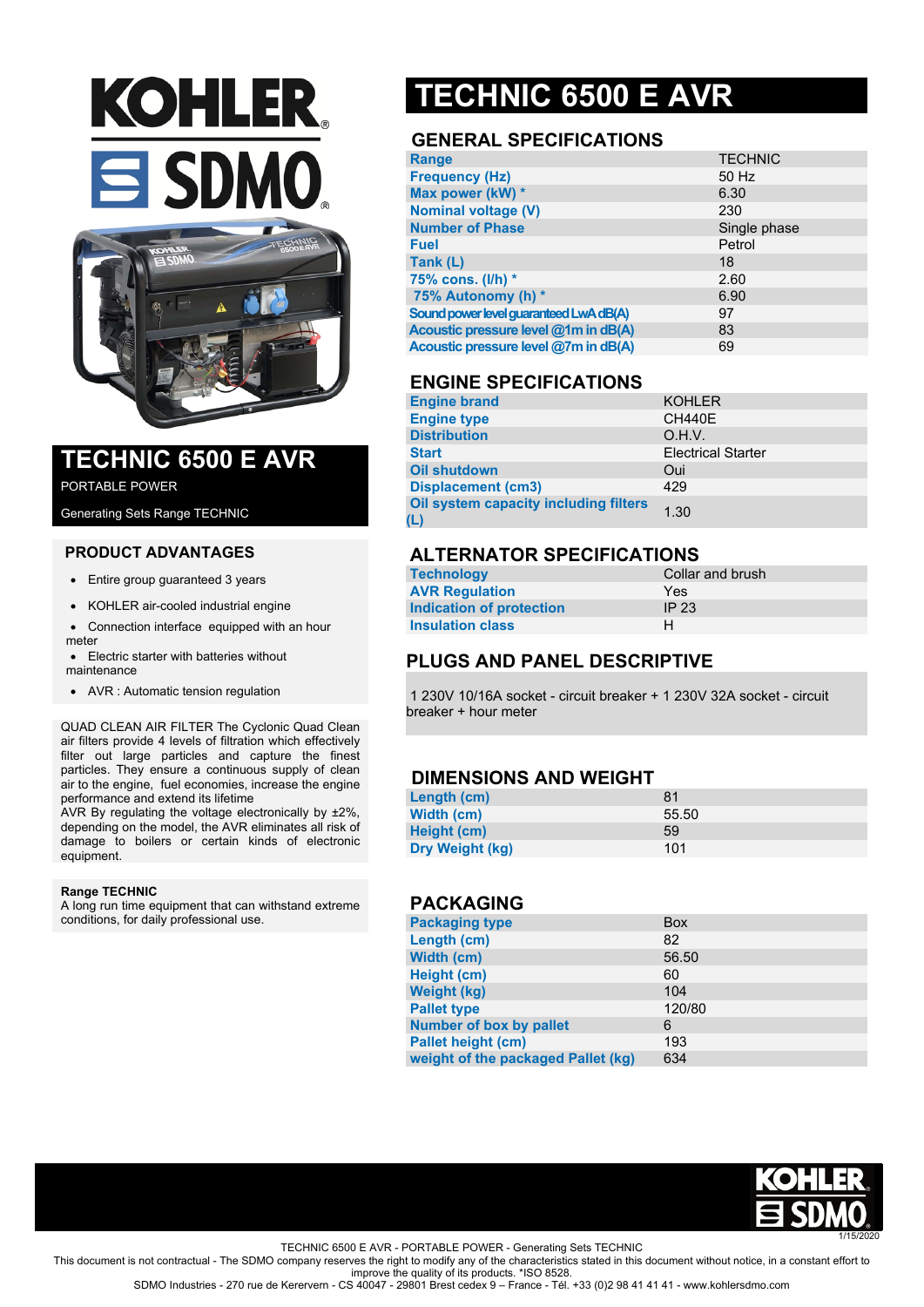



1/15/2020 TECHNIC 6500 E AVR - PORTABLE POWER - Generating Sets TECHNIC This document is not contractual - The SDMO company reserves the right to modify any of the characteristics stated in this document without notice, in a constant effort to improve the quality of its products. \*ISO 8528. SDMO Industries - 270 rue de Kerervern - CS 40047 - 29801 Brest cedex 9 – France - Tél. +33 (0)2 98 41 41 41 - www.kohlersdmo.com